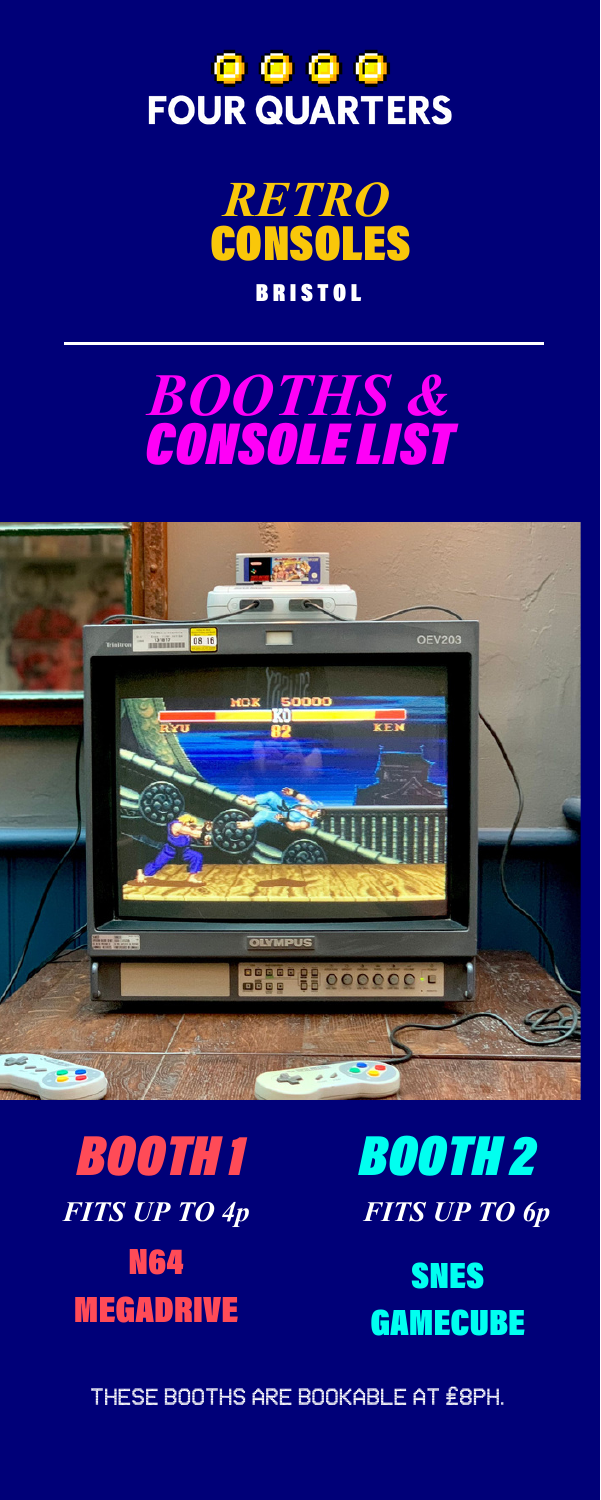## **O O O O**<br>FOUR QUARTERS





THESE TABLES ARE FREE - YOU CAN REQUEST THEM AT THE TIME OF YOUR BOOKING, BUT THEY ARE NOT GUARANTEED



*2*



GAMECUBE



*4*

SNES

IF THERE'S A GAME YOU WANT TO PLAY THAT'S NOT ON THE LIST BELOW, ASK US. THESE ARE OUR MOST POPUALR GAMES BUT WE HAVE OTHERS!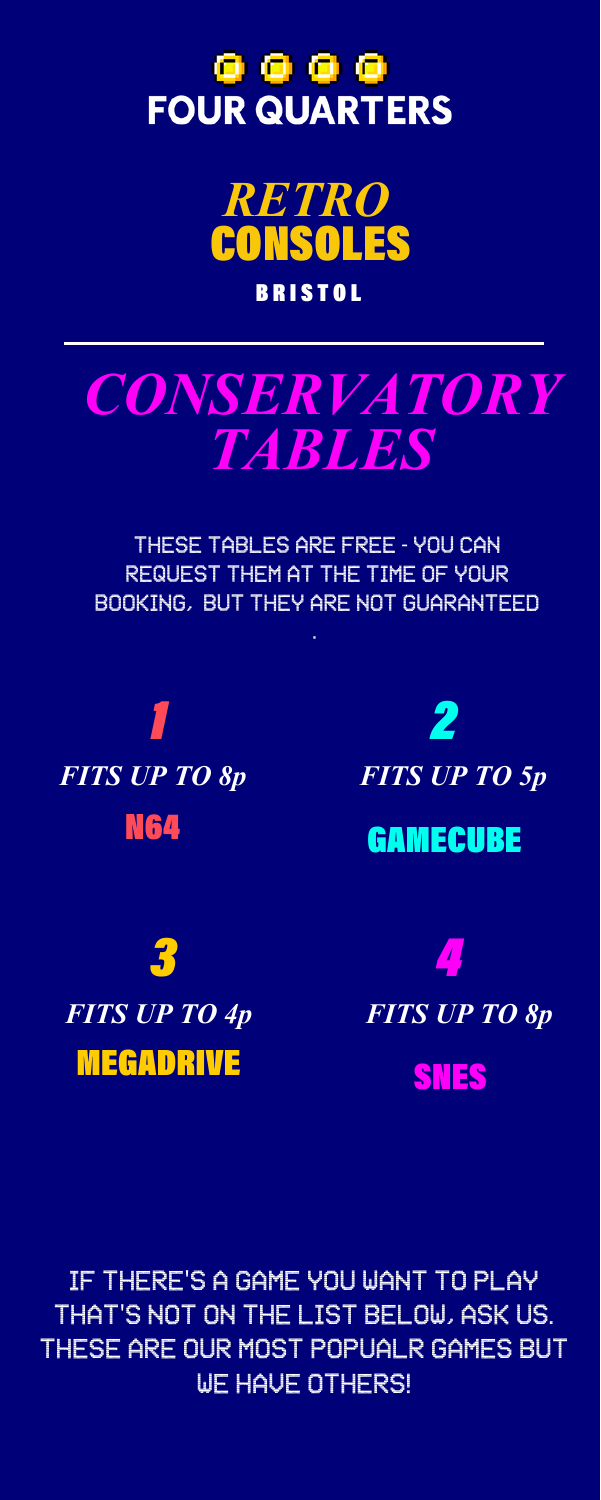#### N64 GAMES

- SMASH BROS
- GOLDENEYE
- MARIO KART
- · MARIO PARTY DONKEY KONG 64
- MARIO 64
- MARIO TENNIS
- FIFA 99
- $\overline{\phantom{a}}$  wwf
- WAVE RACE



#### SNES GAMES

- SUPER MARIO
- WORLD MARIO KART
- SUPER **BOMBERMAN**
- TURTLES IN TIME ROCK N ROLL
- SMASH TENNIS
- **. ZOMBIES ATE MY NEIGHBOURS**
- MORTAL KOMBAT 3
- INTERNATIONAL SOCCER STAR RACING